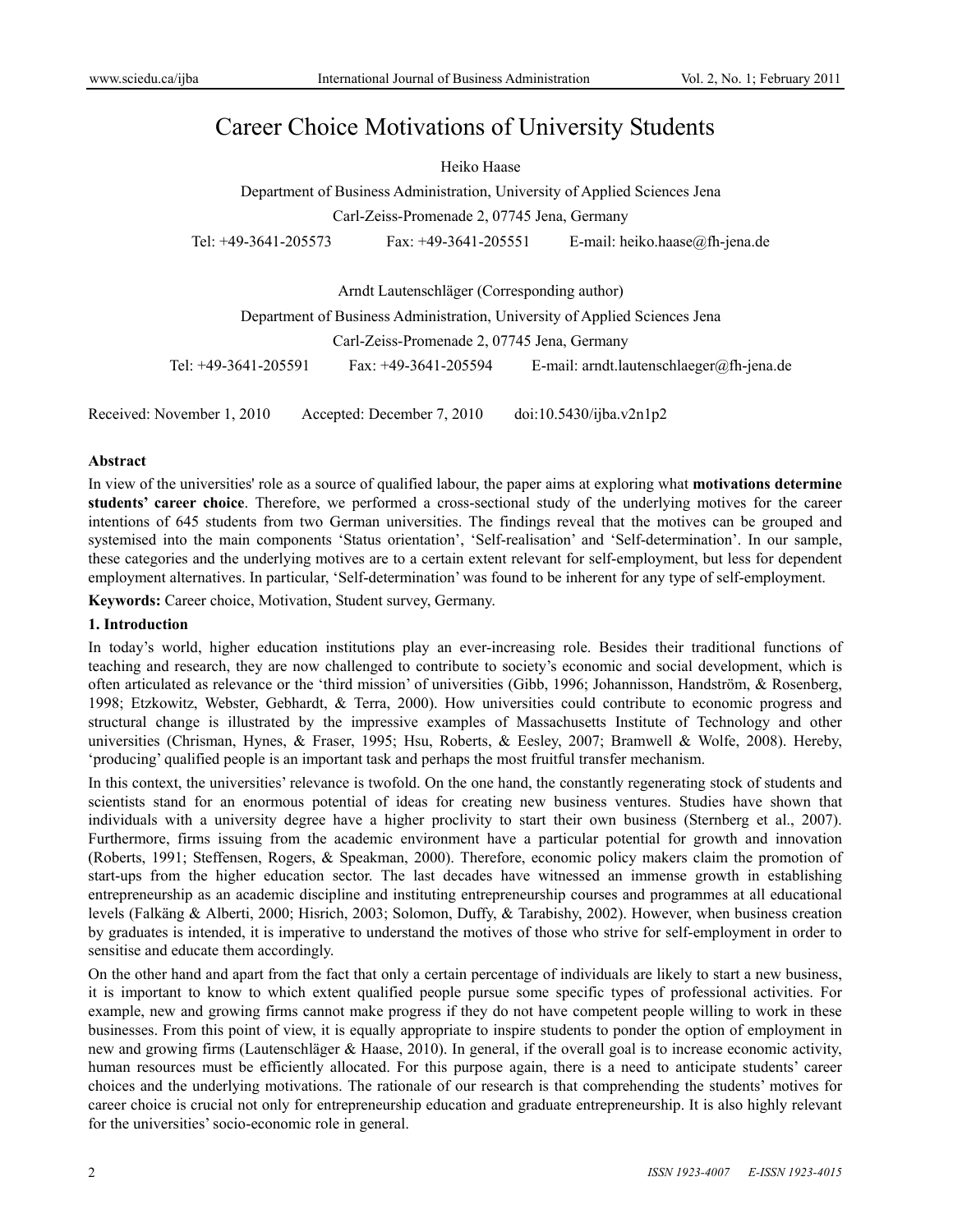Motives and reasons for self-employment have been extensively researched. Yet, there is a void in literature regarding their differentiation according to the various types of self-employment (e.g. starting a business, taking over a business, working as freelancer). Moreover, the analysis of other career choices (e.g. being employed in a small or medium-sized firm, large company, public service) are almost absent from scientific scrutiny. Consequently, the present paper pursues the central research question: What career intentions do university students have and what are the underlying motives? In order to tackle this subject, this cross-sectional study explores the motives for the career choice of university students from Eastern and Western German higher education institutions. In this way, in terms of theoretical contribution, we try to better understand and to enhance the knowledge in explaining the career decisions of university students.

The remainder of the paper is structured as follows: In Section 2, we present theory about motives for career choice. Section 3 contains the research methodology, i.e. data, sample, variables and statistical analyses. Thereafter, Section 4 presents the results of our survey and discusses the findings. Section 5 finishes with a conclusion as well as implications and limitations of our study.

#### **2. Literature Review**

#### *2.1 Motives for Career Choice*

Several prior studies have found that career choices are determined by many, sometimes quite different motives. In this context, some theories for understanding the reasons underlying the decision to begin a specific occupational or entrepreneurial career have been developed over time. As a result, the Theory of Social Learning (Bandura, 1977), the Entrepreneurial Event Theory (Shapero & Sokol, 1982) and the Theory of Planned Behaviour (Ajzen, 1991) have emerged as the most promising approaches. The central element of these theories is the individual's intention to undertake and to put a specific behaviour into practice, influenced by motivational elements. In general, the motives can be classified into cognitive personal factors on the one hand; contextual or environmental factors on the other. They can exert positive or negative influence on the intended career, and often their specific combination and interaction moulds the individual's decision to enter a particular career path.

## *2.2 Cognitive Factors*

With regard to the cognitive factors, most of the research conducted has centred around the question "what motivates people to step into self-employment?". Among the motives most cited, scholars found self-realisation (Gatewood, Shaver, & Gartner, 1995; Kolvereid, 1996; Carter, Gartner, Shaver, & Gatewood, 2003), need of autonomy and independence (Brockhaus, 1980; Carter et al., 2003; Van Auken, Stephens, Fry, & Silva, 2006; Kuratko, Hornsby, & Naffziger, 1997; Douglas & Shepherd, 2002), social recognition and status (Shane, Kolvereid, & Westhead, 1991; Birley & Westhead, 1994; Carter et al., 2003; Nelson, 1968; Scheinberg & MacMillan, 1988), the propensity to take risks (Koh, 1995; Van Auken et al., 2006) as well as learning, gaining experience and need for personal development (Birley & Westhead, 1994; Gatewood et al., 1995; Scheinberg & MacMillan, 1988; Lautenschläger & Haase, 2010). Furthermore, quite a number of researchers highlight financial success and high income (Evans & Leighton, 1989; Shane et al., 1991; Carter et al., 2003; Kuratko et al., 1997; Douglas & Shepherd, 2002). Nevertheless, it seems that economic motives are considered less important than other objectives (Baumol, 1993).

Exploring the weighting of the motives behind self-employment in the German context, the most comprehensive study was performed by Josten et al. (2008). These scholars surveyed more than 15,000 students at 37 German higher education institutions, and found that the most important drivers are working under one's own initiative (90.0%), making better use of one's own capabilities (81.2%), self deciding on working hours and place (79.8%), being one's own boss (76.4%) and realising one's own business or product ideas (74.0%). Interestingly, in their study the chance of higher income (55.9%) was ranked less essential. Lautenschläger and Haase (2010), in a holistic approach considering several career alternatives, investigated the prospective career paths of nearly 1,600 German undergraduate students. The findings revealed the predominance of two major motives: an assured position (59.0%) and to gain experiences (58.9%). Thereafter with less frequency, promotion prospects (40.6%) and self-realisation (40.3%) were cited by the respondents. Again, a high income was not important for the individuals in their sample (27.3%), and social recognition (12.3%) received almost no approval.

## *2.3 Contextual Factors*

Concerning environmental or contextual factors (of cultural, social, political and economic nature) as determinants of career choice, only a few aspects have been scrutinised to date. The most relevant influence seems to be the perceived social pressure from family, friends or significant other 'people of reference' (Ajzen, 1991). Previous studies have shown that role models influence career choice; they particularly appear to encourage entrepreneurial careers (Krueger Jr., Reilly, & Carsrud, 2000). Several scholars have shown the influence of parents' professional activities on children's career decisions, as they often prefer to work in the same field as their parents (Duchesneau & Gartner, 1990; Scherer,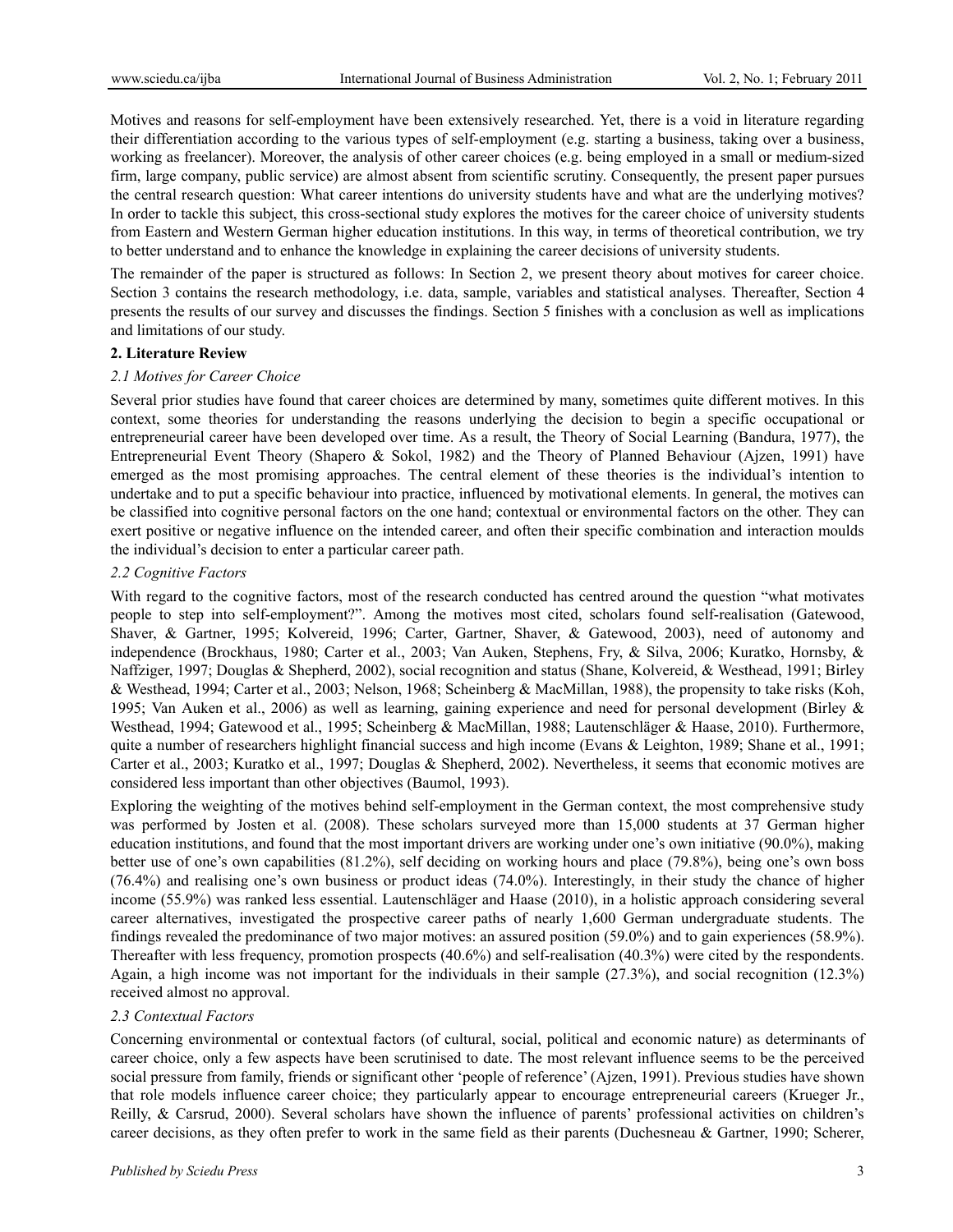Brodzinski, & Wiebe, 1991). Hence, having an entrepreneurial family background points towards a higher likelihood for self-employment (Scott & Twomey, 1988; Scherer, Adams, Carley, & Wiebe, 1989; Koh, 1995; Tackey & Perryman, 1999; Jacobsen, 2006).

Furthermore, the economic situation, especially the conditions in the labour market and the stability of employment appear to impact career choices (KFW Bankengruppe, 2005). In addition, the attractiveness of firm size determines potential career paths. For example, students may not be particularly attracted to work for a small firm due to lower wages, job security, career and training opportunities as well as other social contributions (Polachek & Siebert, 1993; Miller & Mulvey, 1996; Kalleberg & Buren, 1996; Wagner, 1997). As a consequence, they disproportionately seek employement in larger or established companies (Bannock & Daly, 1994; Belfield, 1999; Golla, Halter, Fueglistaller, & Klandt, 2006).

## *2.4 Research Hypotheses*

Based on this review of literature, Table 1 recapitulates the main motives for career choice, which we identified in the literature, separated into cognitive and contextual factors.

## <Table 1 about here>

From the number of factors, we extracted ten which we believe summarise and cover the variety we identified in the literature<sup>.</sup>

- The chance of higher income
- Prestige and social status
- Working under one's own initiative
- Realising one's own business or product ideas
- Making better use of one's own capabilities
- Fun when dealing with opportunities and risks
- Being one's own boss
- Self deciding on working hours and place
- The current situation in the labour market
- Continuation of family tradition

In line with our research question, we are now able to formulate the following set of hypotheses:

**Hypothesis 1:** Motives describing the desire for prestige, status and high income are interlinked with the intention to become employed in a large company. We believe that large companies are often able to provide better career options and wages compared to their smaller counterparts. The empirical evidence discussed in the former section underpins this assumption.

**Hypothesis 2:** Motives that imply the aspiration to be independent and to self-decide in planning professional activities are more inherent in individuals who strive for becoming self-employed. This assumption arises from the bulk of studies previously undertaken highlighting the importance of independence and autonomy as triggers for self-employment.

**Hypothesis 3:** Motives such as the wish to develop and implement new ideas correlate with the intention to start a new business. As new firms are often based on new or improved ideas, we think that graduates who plan to start a business are characterised by creativity and the stimulation to realise their own ideas in products or services.

## **3. Methodology**

## *3.1 Data and Sample*

To answer our research question, we carried out a cross-sectional study, aimed at surveying a population of undergraduate students at University of Applied Sciences Jena and Worms University of Applied Sciences. Jena, located in Eastern Germany, has been affected by radical structural changes since the Reunification of Germany. While traditional industries and large companies have collapsed, many innovative small and medium-sized firms have been established over the past twenty years. Worms, situated in Western Germany, is surrounded by prosperous chemical and synthetic as well as manufacturing industries, with the growing importance of services and trade. Thus, selection of these universities is due to the fact that they can be found in areas representing completely different cultural and economic realities.

The survey was conducted from November 2008 to February 2009. The questionnaires were firstly pre-tested using 20 graduating students in Jena and Worms. Thereafter, students from all sections of the two universities were approached by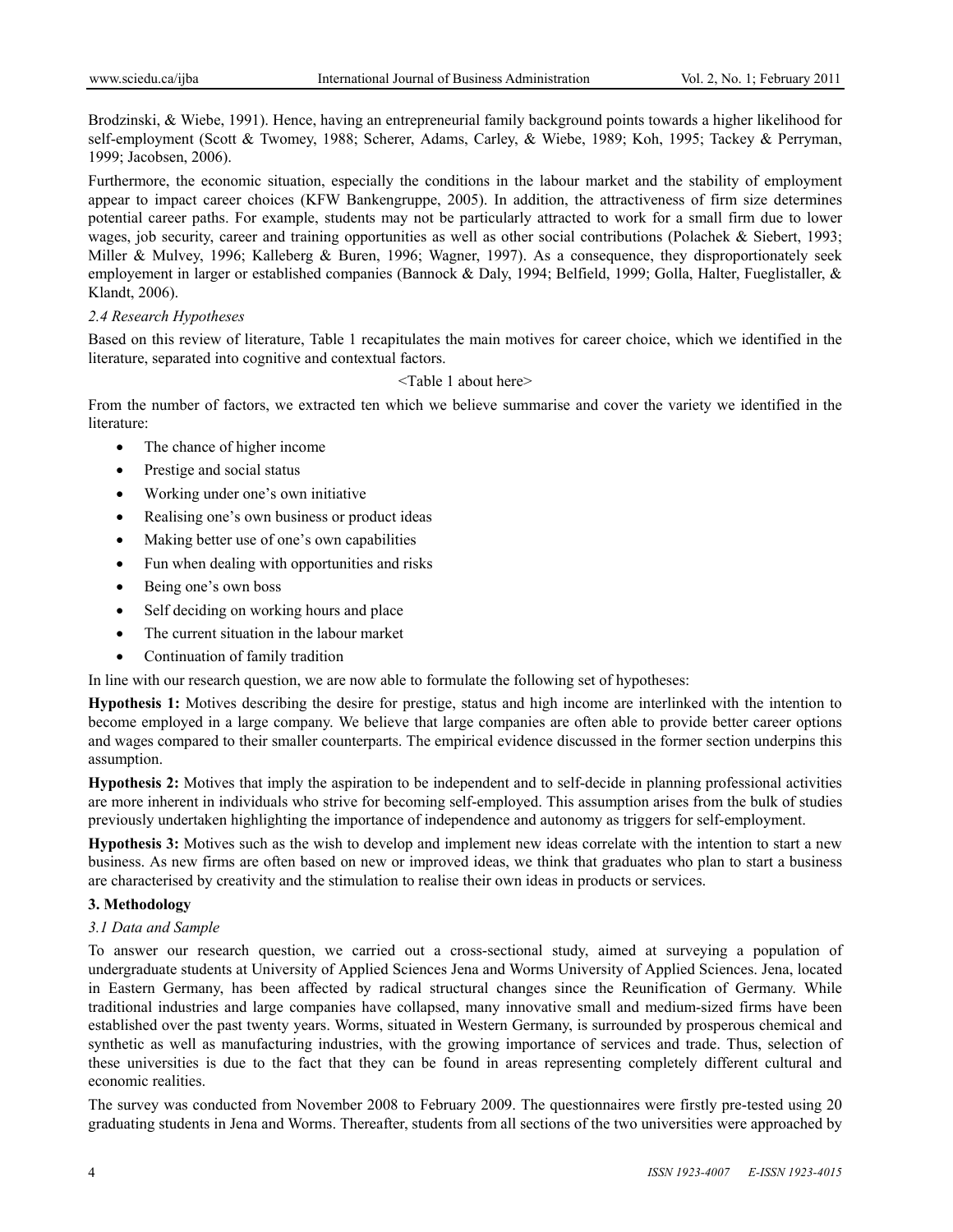the interviewers. With the approval and cooperation of the lecturers, the interviewers distributed the questionnaires during the class sessions. This procedure ensured a weighted inclusion of students with different course backgrounds and years of study. The questionnaire encompassed various groups of questions related to the respondent's profile, demographic characteristics, motives for career choice as well as several career alternatives. We asked the students to indicate their career intentions shorty after completion of their studies and five years after graduation. In this way, the research was based on a prospective basis. A total of 645 undergraduate students participated in this study, making up our sample. This corresponds to almost 9 % of the overall population of the two higher education institutions surveyed.

## *3.2 Variables*

We used the following set of variables for our statistical analyses:

*Dependent variables:* Career choice were measured based on seven alternatives: (1) employed in a small-sized firm, (2) employed in a medium-sized firm, (3) employed in a large company, (4) employed in the public service, (5) self-employed as freelancer, (6) self-employed by business take-over and (7) self-employed by starting a business. By selecting these alternatives, we allowed the respondents to give a maximum of two multiple answers. The career intentions directly after graduation were specified as 't0', five years after completing the studies as 't5'. For the analyses, we conceived each of the career alternatives as a dichotomous variable.

*Independent variables:* We constructed two models. Model 1 uses ten individual motives for career choice taken from our literature review (cf. Section 2.4). The majority of these motives were already tested for their operationability by Josten et al. (2008). Their importance was gathered through the five-point Likert scales, ranging from 1 for 'not important at all' to 5 for 'very important'. Again, Model 2 considers factors that are computed by a principal component analysis, indicating clusters of motives for career choice as independent variables.

*Control variables:* We controlled for gender, age, subject of study, the participation in entrepreneurship education and university location.

#### *3.3 Statistical Analyses*

The data analyses were done using descriptive statistics, principal component and logistic regression analyses. At this, the distinct motives for career choice were characterised through principal component analysis. Therefore, we applied varimax orthogonal rotation method, developed by Kaiser (1958). Based on this type of multivariate statistical analysis, the broad set of motives was reduced and grouped into some dimensions (factors) that are likely to be explanatory (Hair, Black, & Babin, 2005). The first factor emerging from the application of this method explains the greatest percentage of the total sample variance. The second factor corresponds to the second biggest percentage of the total variance and so on. Principal components with Eigenvalues greater than one are usually retained. Items with a factor loading lower than 0.4 were removed. To check acceptability of the technique and determine the consistency of the components, the Kaiser-Meyer-Olkin measure (KMO) and the likelihood ratio test (LR test) were taken into consideration.

After clustering the motives for career choice according to the related significant factors, we applied logistic regression analysis (logit model). Based on this type of multivariate statistical analysis, we explored the relative weights of each variable and their level of significance. Hereby, the different career alternatives were related with the underlying motives (Model 1) and with the factors identified by principal component analysis (Model 2). In doing so, we distinguished between the coefficients for different employment and self-employment modes, both for 't0' and for 't5'. For the estimation process, we applied STATA software.

## **4. Findings and Discussion**

## *4.1 Descriptive Statistics*

The descriptive results regarding the career choice as well as the socio-demographic and regional aspects are presented in Table 2. For the career intentions after graduation, most students surveyed prefer the following modes of employment: 'Medium-sized firm' (31.8%), followed by 'Large company' (29.3%) and 'Small-sized firm' (12.4%). On the other hand, among the self-employment alternatives, we revealed that 'Starting a business' (2.3%), 'Working as freelancer' (2.5%) and 'Business take-over' (2.9%) were ranked relatively low on the students' future job preferences.

#### <Table 2 about here>

To analyse the career choices of students, a number of previous studies have been carried out in different countries (Chlosta, Klandt, & Johann, 2006; Tackey & Perryman, 1999; Greene & Saridakis, 2008; Fueglistaller, Klandt, & Halter, 2006). For example, Chlosta et al. (2006) asked students from different German universities and found on average that students intend to enter the job market after graduation as follows: large company (21.2%), medium-sized company (16.2%), small company (11.5%) or self-employed (8%). These insights are mainly in line with our findings; however, in our sample the large share of students willing to be employed in a medium-sized firm is outstanding.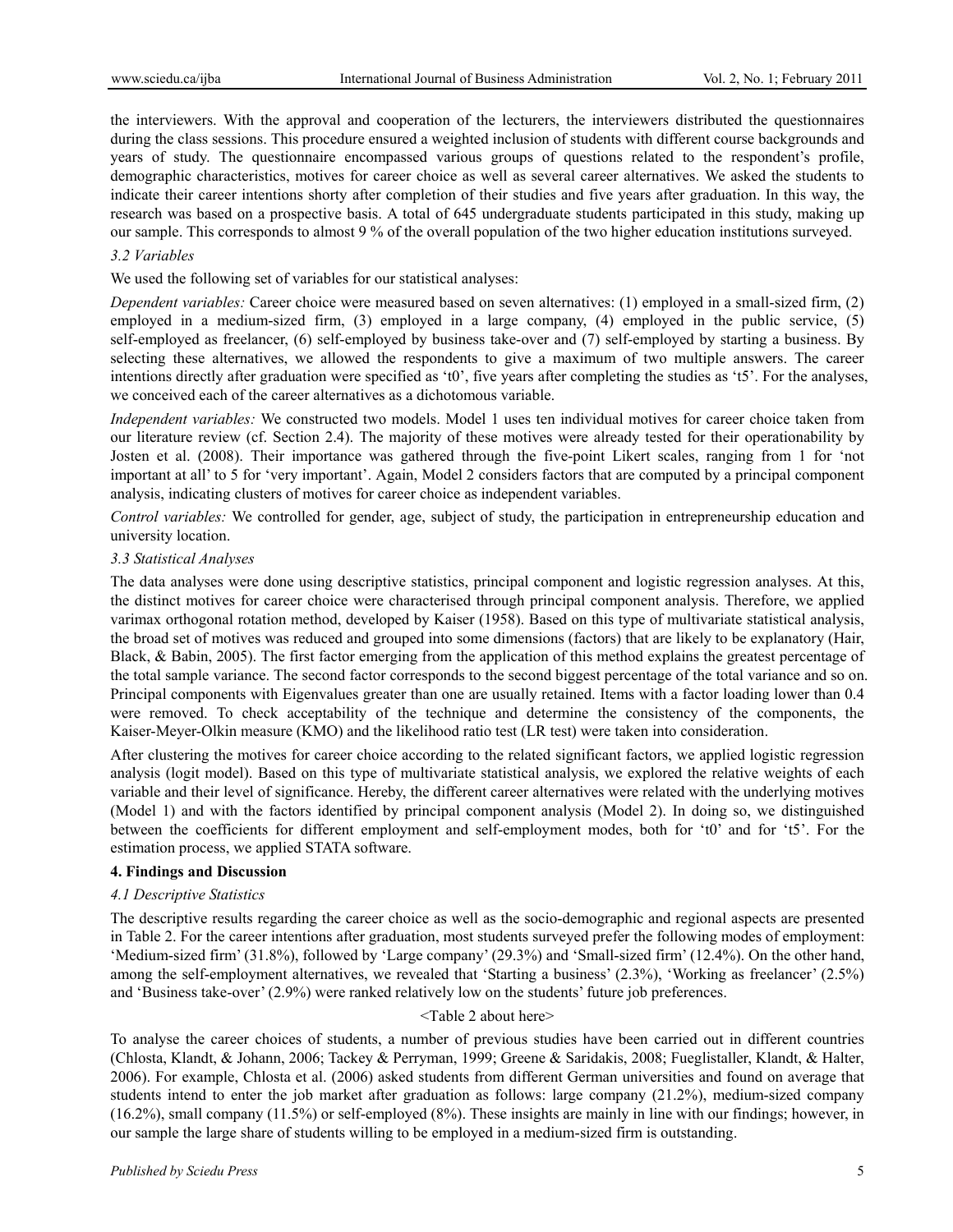Five years after completing their studies, respondents ranked their career intentions concerning the modes of dependent employment distinctly: 'Large company' (37.8%), followed by 'Medium-sized firm' (19.7%) and 'Small-sized firm' (6.8%). These numbers indicate a trend towards an employment in larger firms after some years of working experience. At least in the medium term, our results confirm studies (Bannock & Daly, 1994; Belfield, 1999; Golla et al., 2006), which state that a considerable share of graduates are employed in larger companies.

Interestingly, in the medium term, the self-employment alternatives increased their attractiveness noticeably: 'Starting a business' (18.8%), 'Working as freelancer' (9.0%) and 'Business take-over' (7.6%). Therefore, we identify a clear tendency for self-employment five years after graduation. This observation can be based on the fact that right after their studies, students usually do not have enough professional experiences and networks, which are key determinants to successfully run a business. Several scholars (Blanchflower & Meyer, 1994; Golla et al., 2006) identified a positive correlation between professional know-how and the probability of founding a firm. Again, Wagner (2004) speaks of the 'Employer-as-a-role-model', which assumes that the work experience may facilitate employees the step into self-employment some years later.

The analysis of motives for career choice is based on their mean importance, as shown in the first column of Table 3. Hereby, the findings reveal that motives such as 'Working under one's initiative', 'The chance of higher income' and 'Making better use of one's own capabilities' are highly ranked. These motives have average values above 4, being mostly referred to as 'agree' or 'totally agree'. On the contrary, 'Continuation of family tradition' received low approval, which can be a signal of the relatively small number of family firm take-over possibilities among the students in our sample.

#### <Table 3 about here>

#### *4.2 Main Components of Motives*

Through the principal component analysis and by making use of the varimax rotation method, Table 3 indicates three significant components or, respectively, factors. The main factors extracted explained a total of 48.36% of the observed variance, making good conceptual sense. The Kaiser-Meyer-Olkin measure of sampling adequacy is close to 0.7, which is almost classified as 'middling' (Kaiser & Rice, 1974), guaranteeing reliability of the analysis. Consequently, three factors, which we will discuss now, were the result of applying the principal component analysis:

*Factor 1.* This factor includes motives associated with 'The current situation in the labour market', 'The chance of higher income' and 'Prestige and social status'. The outstanding characteristic of this factor is to achieve recognition and esteem through the working position and the related income. This is, of course, influenced by adequate job offers and areas of operation. Accordingly, we label this first factor 'Status orientation'.

*Factor 2.* This factor is composed of the motives 'Working under one's own initiative', 'Realising one's own business or product ideas', 'Making better use of one's own capabilities' and 'Fun when dealing with opportunities and risks'. What shapes this factor is the pursuit of independence and individual fulfilment, which also implies bearing certain risks. Based on this, we call the second factor 'Self-realisation'.

*Factor 3.* This factor consists of motives associated with 'Being one's own boss', 'Self deciding on working hours and place' as well as 'Continuation of family tradition'. Here, the dominating elements are the strong wish for autonomy and to take matters into one's own hands, to a certain extent influenced by the experiences from the family's business. For this reason, the third factor is named 'Self-determination'.

Based on these insights, we will now proceed to explore the relationship between the students' working preferences and both the motives for career choice (Model 1) as well as their three main components we identified (Model 2).

#### *4.3 Motives and Career Choice*

Table 4 shows outcomes of the logit model for different career alternatives right after graduation (t0), and Table 5 illustrates the respective results for the intended career paths five years after completing the studies (t5).

## <Tables 4 and 5 about here>

Students who strive for an employment with a large company directly after graduation highlight motives associated with 'Status orientation' as particularly important. The main drivers within this main component are motives associated with the chance of high income as well as prestige and social status. Furthermore, the preference of working in a medium-sized enterprise five years after graduation is negatively correlated with 'Self-determination', in particular with the wish for being one's own boss. For small sized firms, no statistical robust relationships with the motives or their main components were found at all. In general, both motives and main components we used in our survey are only to a small extent related to the dependent employment alternatives.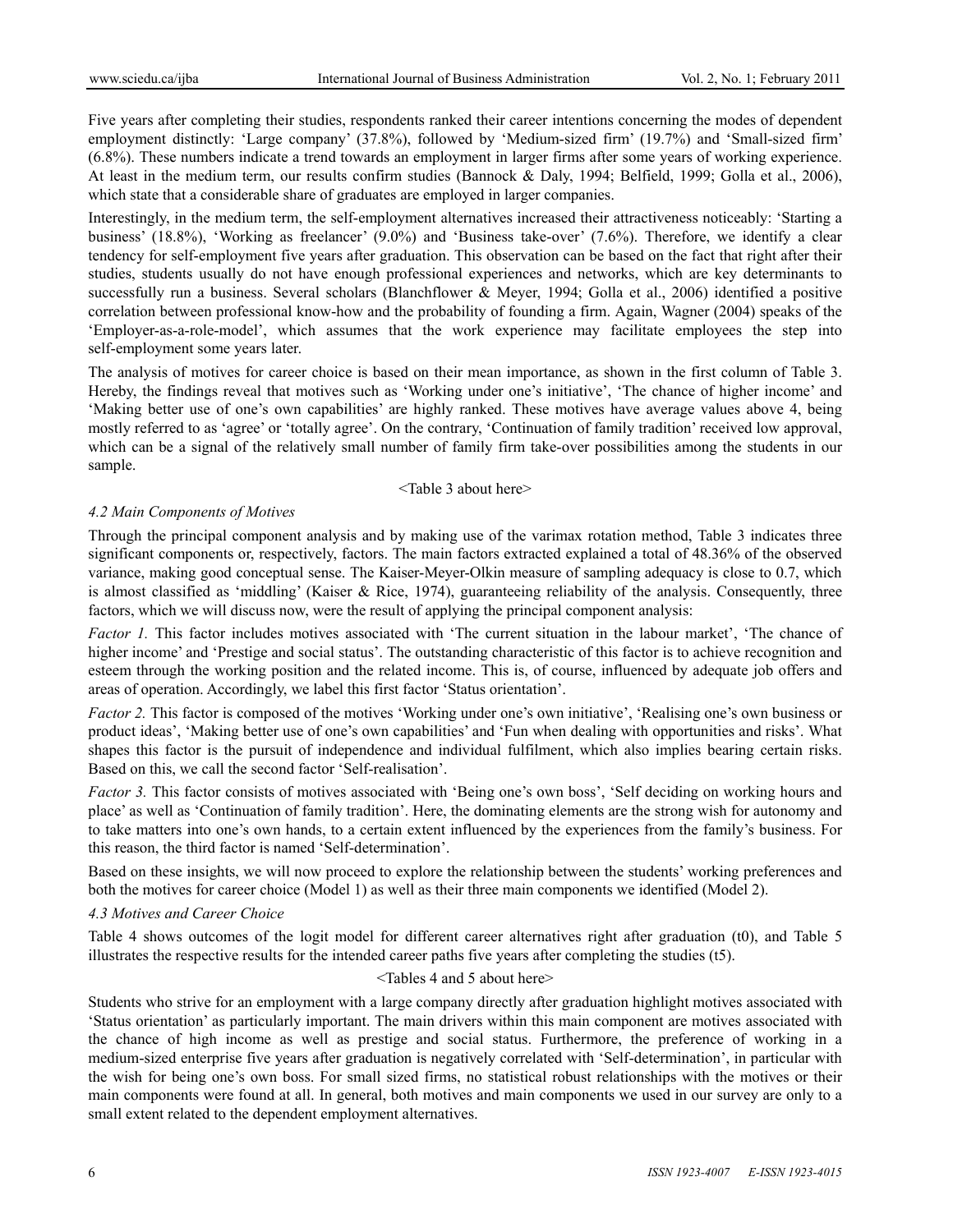More significant relationships were found when performing the regression analysis for different self-employment modes. Potential firm founders emphasise 'Self-determination' as fundamental directly after graduation, chiefly supported by striving for being one's own boss. Five years later they, again, present the same characteristics within the component 'Self-determination', but then also for 'Self-realisation', predominantly impacted by the desire to realise business or product ideas. This is in line with the insights of our literature review. Respondents who prefer self-employment five years after graduation through businesses take-over or freelancer activities cited motives related to 'Self-determination' relatively more often, again being one's own boss as the key motivational driver. Not surprisingly, those pursuing businesses take-over cited continuing their family tradition relatively more often.

With regard to these insights, our research hypotheses cannot be rejected, at least for the German research context. In the short run, status-oriented motives such as prestige and high income are particularly relevant for students willing to become employed in a large company (H1). Moreover, motives related to self-determination, above all professional autonomy, were found to be inherent in students who want be to self-employed, especially in the long term (H2). Lastly, motives that can be bundled under self-realisation, in particular the wish to realise new business ideas, in the long run are correlated with the students' intention to start a business (H3).

Among the most important significances when controlling for socio-demographic and regional influences, we found that male students prefer working in large companies after graduation and self-employment five years after graduation. Furthermore, older students strive for an employment in the public service or self-employment as freelancer right after graduation and for starting a business five years later. Students of business administration favour mid-sized firms after graduation, and five years later they choose a large company rather than a small one or prefer self-employment through business take-over. There is no significant effect of the participation in entrepreneurship education on any self-employment alternative. Lastly, students from Worms look relatively more out for employment opportunities with large companies, while their counterparts from Jena wish to be employed in the public service directly after graduation. Five years later, also respondents from Jena strive for an employment in a large company, persist in their public service preference and also prefer a business take-over.

## **5. Conclusion and Implications**

The present study aims at exploring and differentiating the motives for several types of dependent employment and self-employment. Thereby, we try to contribute to developing a theory about the main drivers for the university students' career choices. Our study reveals several implications for practice, teaching and research. First, we demonstrate that the underlying motives for career choice are interlinked and can be grouped into the main components 'Status orientation', 'Self-realisation' and 'Self-determination'. With this, the variety of reasons for the students' career choice seem to follow a certain taxonomy. Its cognisance can be useful for both educators in their quest to orientate students in career path planning, and for policy-makers and practitioners to understand the graduates' career decisions.

Second, we revealed that motives for career choice and their main categories are highly divergent with respect to the different career alternatives. They are particularly unimportant for individuals who strive for a dependent employment. Solely 'Status orientation' and its underlying motives were found to be relevant for intended career paths in large companies. With regard to self-employment, we found that the motives within this ill-perceived homogeneous group vary noticeably. Interestingly, for the respondents of our sample, the categories 'Self-realisation' and 'Self-determination' are noteworthy to a certain extent when it comes to decide whether or not to enter into self-employment.

In particular, 'Self-determination' was found to be inherent for any type of self-employment, along with the motive of being one's own boss. On the contrary, our findings do not support the common perception that pecuniary remuneration is an important incentive for self-employment. Educators should keep these differences and particularities in mind when building up programmes for sensitising and instructing individuals for specific career alternatives. This applies in particular for the ever-increasing entrepreneurship education, whose influence in our sample was almost insignificant.

Third, we could not detect any specific motives as for working in small firms. However, the availability of qualified staff willing to work in start-up firms is a key condition for growth, as relevant as the 'production' of entrepreneurs themselves. Therefore, it is imperative to inspire students to ponder the option of employment in young firms (Lautenschläger & Haase, 2010). As a lack of knowledge about the underlying motives for employment in small or new firms remains, we explicitly recommend researchers to continue tackling this fundamental issue in order to explore how these firms can offer incentives to attain the required staff.

Finally, the present study has several limitations. The first limitation concerns the fact that only data from two universities have been analysed. A simple generalisation may be unlikely since idiosyncratic characteristics such as cultural aspects and mentality, industry structure, income level, economic climate, and so on, determine career choice.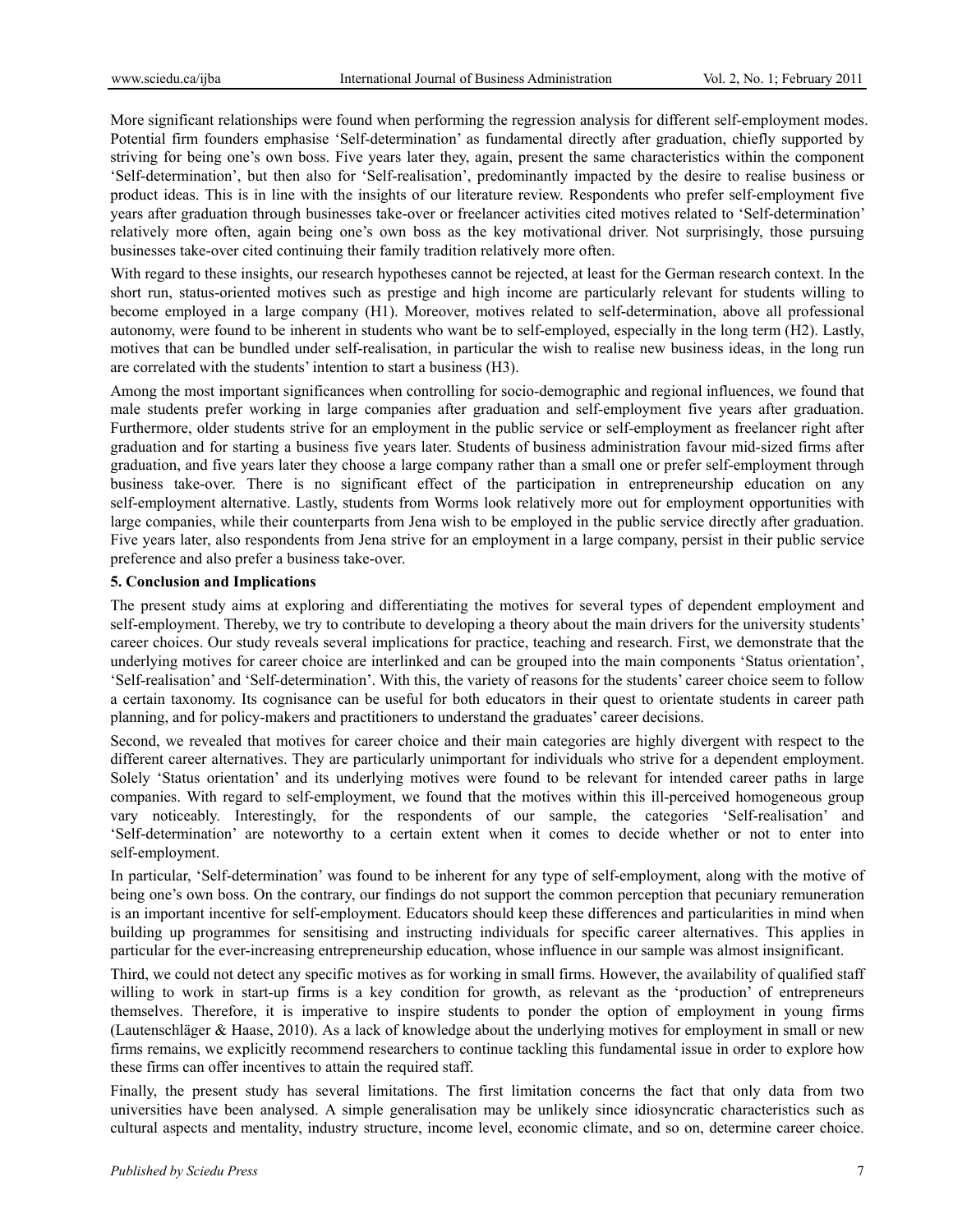The second limitation has to do with the prospective basis of the study. We asked students about their intentions in some cases years before their career choices will have been made. According to their actual career path and subsequent experiences, their perception may alter in the future. Nevertheless, we hope the findings of our study will inspire other scholars, and the combination of this and future work will surely allow valuable comparisons and insights.

#### **Acknowledgements**

We would like to acknowledge the grants provided by the German Federal Ministry of Economics and Technology and by the European Social Fund (EXIST programme, grant number: 03EXETH008), which enabled us to carry out the research for this article.

#### **References**

Ajzen, I. (1991). The theory of planned behavior. *Organizational Behavior and Human Decision Processes*, *50*(2), 179-211. doi:10.1016/0749-5978(91)90020-T, http://dx.doi.org/10.1016/0749-5978(91)90020-T

Bandura, A., 1977. *Social learning theory*, Englewood Cliffs (NJ): Prentice-Hall.

Bannock, G. & Daly, M., 1994. *Small Business Statistics*, London: Paul Chapman.

Baumol, W. J. (1993). Toward operational models of entrepreneurship. In *Ronen, J. (ed.), Entrepreneurship* (pp. 29-48). Lexington (MA): Lexington Books.

Belfield, C. R. (1999). The Behaviour of Graduates in the SME Labour Market: Evidence and Perceptions. *Small Business Economics*, *12*(3), 249-259. doi:10.1023/A:1008011303353, http://dx.doi.org/10.1023/A:1008011303353 Birley, S., & Westhead, P. (1994). A taxonomy of business start-up reasons and their impact on firm growth and size.

*Journal of Business Venturing*, Journal of Business Venturing, *9*(1), 7-31. doi:10.1016/0883-9026(94)90024-8, http://dx.doi.org/10.1016/0883-9026(94)90024-8

Blanchflower, D. G., & Meyer, B. D. (1994). A Longitudinal Analysis of the Young Self-Employed in Australia and the United States. *Small Business Economics*, Small Business Economics, *6*(1), 1-19. doi:10.1007/BF01066108, http://dx.doi.org/10.1007/BF01066108

Bramwell, A., & Wolfe, D. A. (2008). Universities and regional economic development: The entrepreneurial University of Waterloo. *Research Policy*, *37*(8), 1175-1187. doi:10.1016/j.respol.2008.04.016,

http://dx.doi.org/10.1016/j.respol.2008.04.016

Brockhaus, R. H. (1980). Risk Taking Propensity of Entrepreneurs. *The Academy of Management Journal*, *23*(3), 509-520. doi:10.2307/255515, http://dx.doi.org/10.2307/255515

Carter, N. M., Gartner, W. B., Shaver, K. G., & Gatewood, E. J. (2003). The career reasons of nascent entrepreneurs. *Journal of Business Venturing*, *18*(1), 13-39. doi:10.1016/S0883-9026(02)00078-2,

http://dx.doi.org/10.1016/S0883-9026(02)00078-2

Chlosta, S., Klandt, H., & Johann, T. (2006). *German Survey on Collegiate Entrepreneurship. Gründungsneigung deutscher Studierender*. Oestrich-Winkel: European Business School (ebs).

Chrisman, J. J., Hynes, T., & Fraser, S. (1995). Faculty entrepreneurship and economic development: The case of the University of Calgary. *Journal of Business Venturing*, *10*(4), 267-281. doi:10.1016/0883-9026(95)00015-Z, http://dx.doi.org/10.1016/0883-9026(95)00015-Z

Douglas, E.J. & Shepherd, D.A. (2002). Self-employment as a Career Choice: Attitudes, Entrepreneurial Intentions, and Utility Maximization. *Entrepreneurship Theory and Practice*, 26(3), 81-90.

Duchesneau, D.A. & Gartner, W.B. (1990). A profile of new venture success and failure in an emerging industry. *Journal of Business Venturing*, 5(5), 297-312. doi:10.1016/0883-9026(90)90007-G,

http://dx.doi.org/10.1016/0883-9026(90)90007-G

Etzkowitz, H. et al. (2000). The future of the university and the university of the future: evolution of ivory tower to entrepreneurial paradigm. *Research Policy*, 29(2), 313-330. doi:10.1016/S0048-7333(99)00069-4,

http://dx.doi.org/10.1016/S0048-7333(99)00069-4

Evans, D.S. & Leighton, L.S. (1989). Some Empirical Aspects of Entrepreneurship. *The American Economic Review*, 79(3), 519-535.

Falkäng, J. & Alberti, F. (2000). The assessment of entrepreneurship education. *Industry and Higher Education*, 14(2), 101-108. doi:10.5367/000000000101294931, http://dx.doi.org/10.5367/000000000101294931

Fueglistaller, U., Klandt, H. & Halter, F. (2006). *International Survey on Collegiate Entrepreneurship 2006*, St. Gallen/Oestrich-Winkel: University of St. Gallen (HSG) / European Business School (ebs).

Gatewood, E.J., Shaver, K.G. & Gartner, W.B. (1995). A longitudinal study of cognitive factors influencing start-up behaviors and success at venture creation. *Journal of Business Venturing*, 10(5), 371-391. doi:10.1016/0883-9026(95)00035-7, http://dx.doi.org/10.1016/0883-9026(95)00035-7

Gibb, A.A. (1996). Entrepreneurship and Small Business Management: Can We Afford to Neglect Them in the Twenty-First Century Business School? *British Journal of Management*, 7(4), 309-321.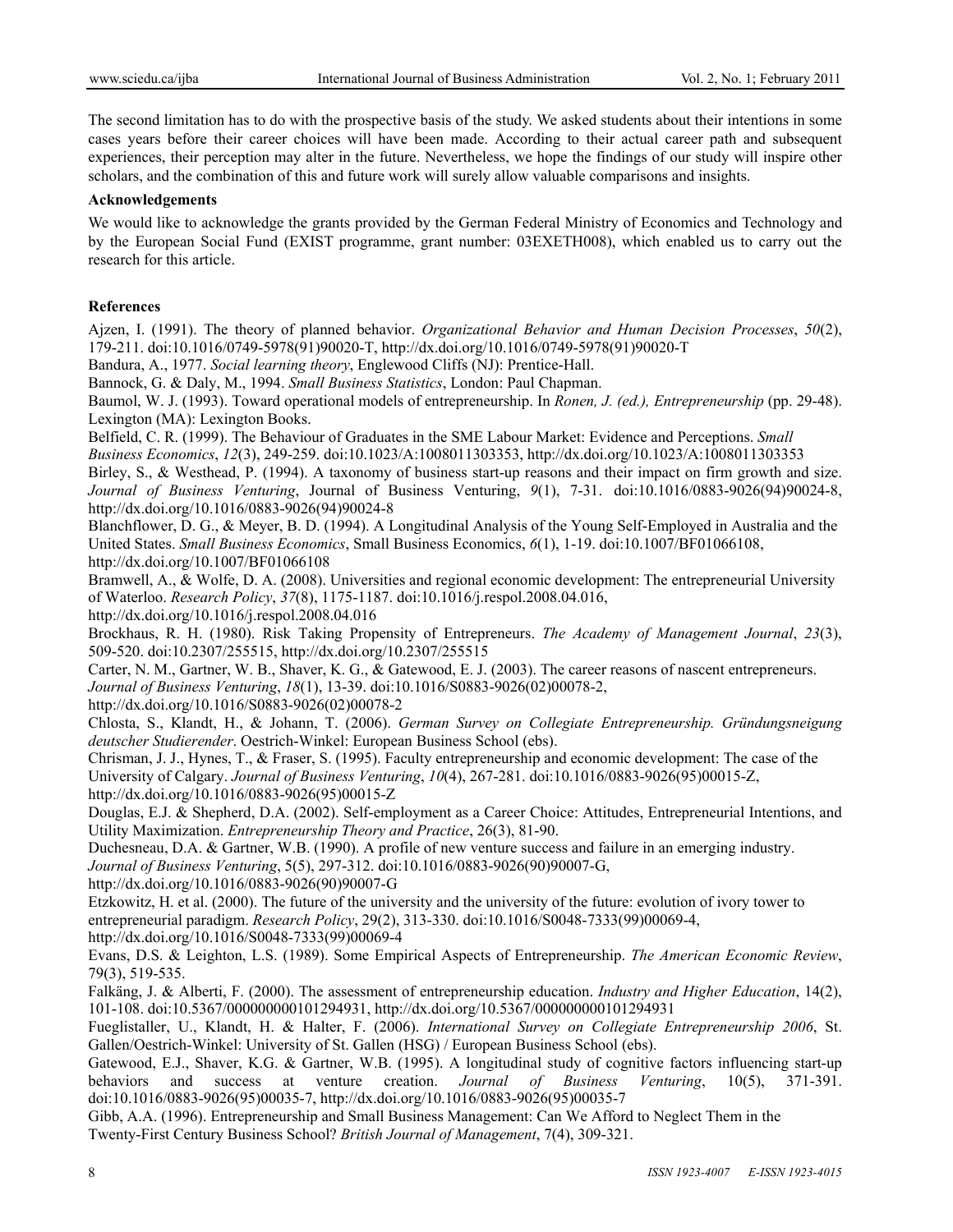doi:10.1111/j.1467-8551.1996.tb00121.x, http://dx.doi.org/10.1111/j.1467-8551.1996.tb00121.x

Golla, S. et al. (2006). Gründungsneigung Studierender - Eine empirische Analyse in Deutschland und der Schweiz. In *Achleitner, Ann-Kristin; Klandt, Heinz; Koch, Lambert T.; Voigt, Kai-Ingo (Hrsg.), Jahrbuch Entrepreneurship 2005/06. Gründungsforschung und Gründungsmanagement*. Berlin/Heidelberg: Springer, pp. 209-237.

doi:10.1007/3-540-28361-7\_10, http://dx.doi.org/10.1007/3-540-28361-7\_10

Greene, F. J., & Saridakis, G. (2008). The Role of Higher Education Skills and Support in Graduate Self-Employment. *Studies in Higher Education*, *33*(6), 653-672. doi:10.1080/03075070802457082,

http://dx.doi.org/10.1080/03075070802457082

Hair, J. F., Black, B., & Babin, B. (2005). *Multivariate Data Analysis* (6th ed.). New Jersey: Prentice Hall.

Hisrich, R. D. (2003). A model for effective entrepreneurship education and research. In *K. Walterscheid (ed), Entrepreneurship in Forschung und Lehre: Festschrift für Klaus Anderseck* (pp. 241-253). Frankfurt/Main: Peter Lang.

Hsu, D. H., Roberts, E. B., & Eesley, C. E. (2007). Entrepreneurs from technology-based universities: Evidence from MIT. *Research Policy*, *36*(5), 768-788. doi:10.1016/j.respol.2007.03.001, http://dx.doi.org/10.1016/j.respol.2007.03.001 Jacobsen, L.K. (2006). *Erfolgsfaktoren bei der Unternehmensgründung. Entrepreneurship in Theorie und Praxis* 1. ed., Gabler.

Johannisson, B., Handström, H. & Rosenberg, J. (1998). University training for entrepreneurship: an action frame of reference. *European Journal of Engineering Education*, 23(4), 477-496. doi:10.1080/03043799808923526, http://dx.doi.org/10.1080/03043799808923526

Josten, M. et al. (2008). *Gründungspotenziale bei Studierenden. Zentrale Ergebnisse der Studierendenbefragung an 37 deutschen Hochschulen*, Bonn/Berlin: Bundesministerium für Bildung und Forschung (Hrsg.).

Kaiser, H. F. (1958). The varimax criterion for analytic rotation in factor analysis. *Psychometrika*, *23*(3), 187-200. doi:10.1007/BF02289233, http://dx.doi.org/10.1007/BF02289233

Kaiser, H. F., & Rice, J. (1974). Little Jiffy, Mark IV. *Educational and Psychological Measurement*, *34*(1), 111-117. doi:10.1177/001316447403400115, http://dx.doi.org/10.1177/001316447403400115

Kalleberg, A. L., & Buren, M. E. V. (1996). Is Bigger Better? Explaining the Relationship Between Organization Size and Job Rewards. *American Sociological Review*, *61*(1), 47-66. doi:10.2307/2096406,

http://dx.doi.org/10.2307/2096406

KFW Bankengruppe. (2005). *MittelstandsMonitor 2005*. Frankfurt/Main: KfW Bankengruppe.

Koh, H. C. (1995). Factors associated with entrepreneurial inclination: An empirical study of business undergraduates in Hong Kong. *Journal of Small Business Entrepreneurship*, *12*(2), 29-41.

Kolvereid, L. (1996). Organizational employment versus self-employment: reasons for career choice intentions. *Entrepreneurship Theory and Practice*, *20*(3), 23-31.

Krueger Jr., N. F., Reilly, M. D., & Carsrud, A. L. (2000). Competing models of entrepreneurial intentions. *Journal of Business Venturing*, *15*(5-6), 411-432. doi:10.1016/S0883-9026(98)00033-0,

http://dx.doi.org/10.1016/S0883-9026(98)00033-0

Kulicke, M. (1993). *Chancen und Risiken junger Technologieunternehmen* (1st ed.). Physica-Verlag Heidelberg.

Kuratko, D. F., Hornsby, J. S., & Naffziger, D. W. (1997). An examination of owner's goals in sustaining entrepreneurship. *Journal of Small Business Management*, *35*(1), 24-33.

Lautenschläger, A., & Haase, H. (2010). Universities: a hotbed of human resources for new firms? *Journal of Small Business and Entrepreneurship, 23* (special issue), 747-759.

Miller, P., & Mulvey, C. (1996). Unions, Firm Size and Wages. *The Economic Record*, *72*(217), 138-151. doi:10.1111/j.1475-4932.1996.tb00948.x, http://dx.doi.org/10.1111/j.1475-4932.1996.tb00948.x

Nelson, J. I. (1968). Participation and Integration: The Case of the Small Businessman. *American Sociological Review*, *33*(3), 427-438. doi:10.2307/2091916, http://dx.doi.org/10.2307/2091916

Polachek, S. W., & Siebert, W. S. (1993). *The Economics of Earnings*. Cambridge: Cambridge University Press.

Roberts, E. B. (1991). *Entrepreneurs in High Technology: Lessons from MIT and Beyond*. Oxford: Oxford University Press. doi:10.1017/CBO9780511522062, http://dx.doi.org/10.1017/CBO9780511522062

Scheinberg, S., & MacMillan, I. C. (1988). An 11-country study of motivations to start a business. *Frontiers of Entrepreneurship Research*, Babson College, Wellesley, MA, 669-687.

Scherer, R. F., Adams, J. S., Carley, S. S., & Wiebe, F. A. (1989). Role Model Performance Effects on the Development of Entrepreneurial Career Preference. *Entrepreneurship Theory and Practice*, *13*(3), 53-71.

Scherer, R. F., Brodzinski, J. D., & Wiebe, F. A. (1991). Examining the relationship between personality and entrepreneurial career preference. *Entrepreneurship & Regional Development*, *3*(2), 195-206. doi:10.1080/08985629100000013, http://dx.doi.org/10.1080/08985629100000013

Scott, M. G., & Twomey, D. F. (1988). The long-term supply of entrepreneurs: students' career aspirations in relation to entrepreneurship. *Journal of Small Business Management*, *26*(4), 5-13.

Shane, S., Kolvereid, L., & Westhead, P. (1991). An exploratory examination of the reasons leading to new firm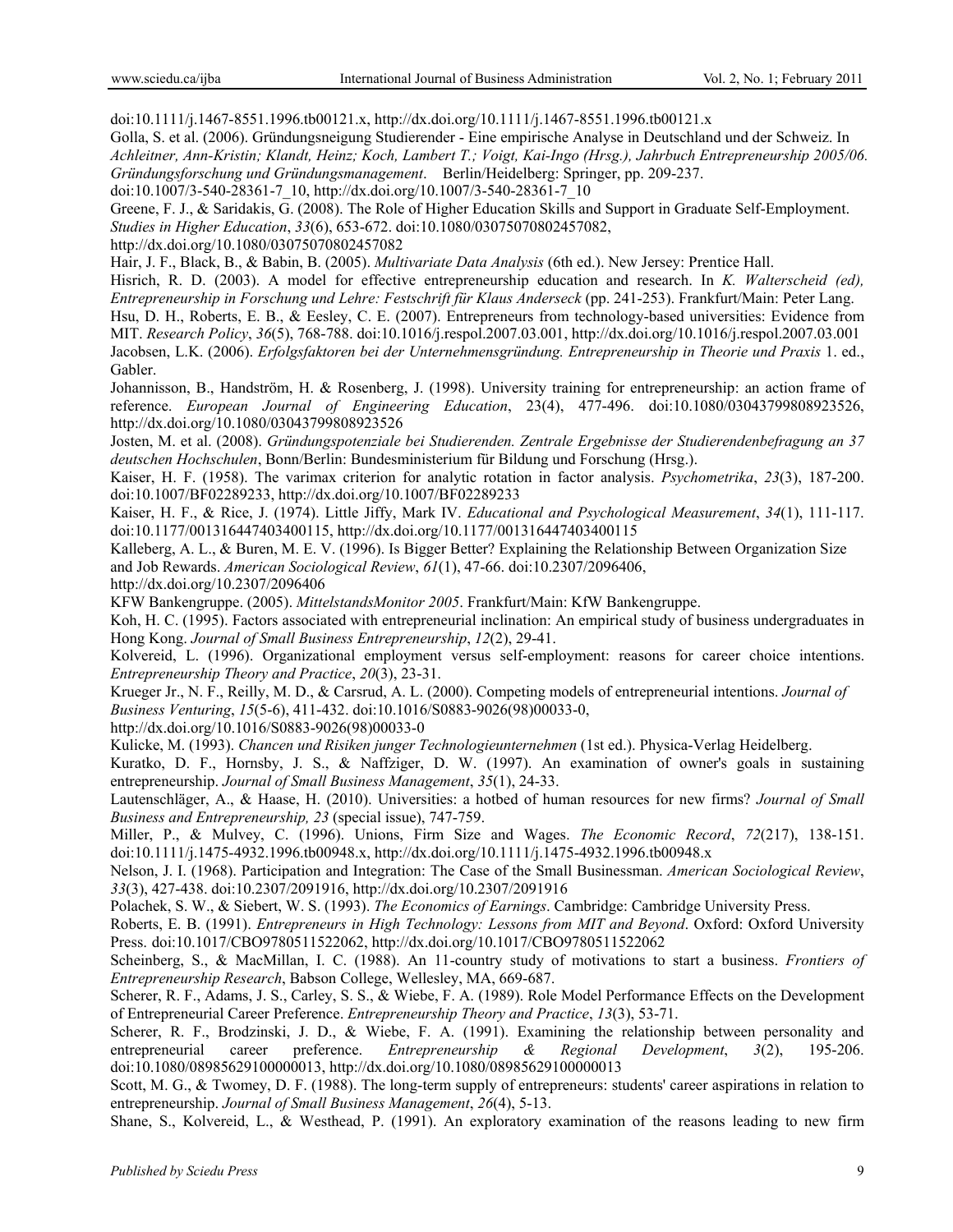formation across country and gender. *Journal of Business Venturing*, Journal of Business Venturing, *6*(6), 431-446. doi:10.1016/0883-9026(91)90029-D, http://dx.doi.org/10.1016/0883-9026(91)90029-D

Shapero, A., & Sokol, L. (1982). The Social Dimensions of Entrepreneurship. In *C. Kent, D. Sexton, and K. H. Vesper (eds.), The Encyclopedia of Entrepreneurship* (pp. 72-90). Englewood Cliffs (NJ): Prentice-Hall.

Solomon, G. T., Duffy, S., & Tarabishy, A. (2002). The State of Entrepreneurship Education in the United States: a national survey and analysis. *International Journal of Entrepreneurship Education*, *1*(1), 65-86.

Steffensen, M., Rogers, E. M., & Speakman, K. (2000). Spin-offs from research centers at a research university. *Journal of Business Venturing*, *15*(1), 93-111. doi:10.1016/S0883-9026(98)00006-8,

http://dx.doi.org/10.1016/S0883-9026(98)00006-8

Sternberg, R., Brixy, U., & Hundt, C. (2007). *Global Entrepreneurship Monitor. Länderbericht Deutschland 2006*. Hannover/Nürnberg: Global Entrepreneurship Research Association.

Tackey, N. D., & Perryman, S. (1999). *Graduates Mean Business: A Study of Graduate Self-Employment and Business Start-Ups*. Grantham (UK): Grantham Book Services Ltd.

Van Auken, H., Stephens, P., Fry, F., & Silva, J. (2006). Role model influences on entrepreneurial intentions: A comparison between USA and Mexico. *International Entrepreneurship and Management Journal*, *2*(3), 325-336. doi:10.1007/s11365-006-0004-1, http://dx.doi.org/10.1007/s11365-006-0004-1

Wagner, J. (1997). Firm Size and Job Quality: A Survey of the Evidence from Germany? *Small Business Economics*, *9*(5), 411-425. doi:10.1023/A:1007961223511, http://dx.doi.org/10.1023/A:1007961223511

Wagner, J. (2004). Are Young and Small Firms Hothouses for Nascent Entrepreneurs? Evidence from German Micro Data. *Applied Economics Quarterly*, *50*(4), 379-391.

| <b>Motives for career choice</b>                                                                                                                                                      |                                                                                                                                                                                                      |
|---------------------------------------------------------------------------------------------------------------------------------------------------------------------------------------|------------------------------------------------------------------------------------------------------------------------------------------------------------------------------------------------------|
| <b>Cognitive factors</b>                                                                                                                                                              | <b>Contextual factors</b>                                                                                                                                                                            |
| Assured position (Lautenschläger & Haase, 2010)                                                                                                                                       | Family tradition (Scherer et al., 1989; Duchesneau<br>& Gartner, 1990; Scherer et al., 1991; Scott &<br>Twomey, 1988; Koh, 1995; Tackey & Perryman,<br>1999; KFW Bankengruppe, 2005; Jacobsen, 2006) |
| Being one's own boss (Josten et al., 2008)                                                                                                                                            | Situation in the labour market (KFW<br>Bankengruppe, 2005)                                                                                                                                           |
| Financial success and high income (Evans & Leighton,<br>1989; Shane et al., 1991; Carter et al., 2003; Kuratko et<br>al., 1997; Douglas & Shepherd, 2002)                             | Firm size (Bannock & Daly, 1994; Belfield, 1999;<br>Golla et al., 2006)                                                                                                                              |
| Learning, gaining experiences and need for personal<br>development (Birley & Westhead, 1994; Gatewood et al.,<br>1995; Scheinberg & MacMillan, 1988; Lautenschläger &<br>Haase, 2010) |                                                                                                                                                                                                      |
| Making better use of one's own capabilities (Josten et al.,<br>2008)                                                                                                                  |                                                                                                                                                                                                      |
| Need of autonomy and independence (Brockhaus, 1980;<br>Carter et al., 2003; Van Auken et al., 2006; Kuratko et<br>al., 1997; Douglas & Shepherd, 2002)                                |                                                                                                                                                                                                      |
| Realising one's own business or product ideas (Josten et<br>al., 2008)                                                                                                                |                                                                                                                                                                                                      |
| Self deciding on working hours and place (Josten et al.,<br>2008)                                                                                                                     |                                                                                                                                                                                                      |
| Self-realisation (Gatewood et al., 1995; Kolvereid, 1996;<br>Carter et al., 2003)                                                                                                     |                                                                                                                                                                                                      |
| Social recognition and status (Shane et al., 1991; Birley<br>& Westhead, 1994; Carter et al., 2003; Nelson, 1968;<br>Scheinberg & MacMillan, 1988)                                    |                                                                                                                                                                                                      |
| Taking risks (Koh, 1995; Van Auken et al., 2006)<br>Working under one's initiative (Kulicke, 1993; Josten et<br>al., 2008)                                                            |                                                                                                                                                                                                      |

Table 1. Motives for Career Choice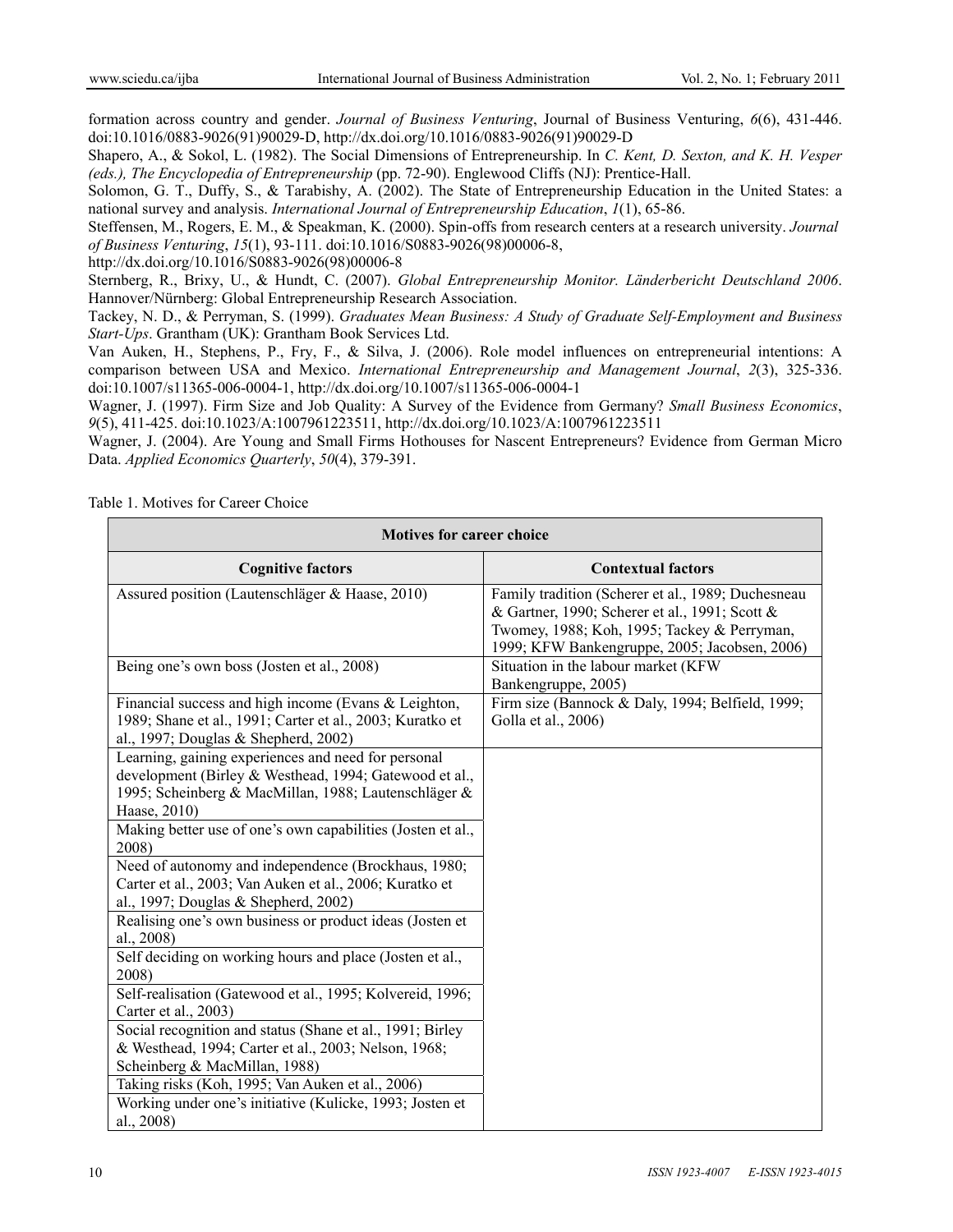## Table 2. Descriptive Analysis

| <b>Variables</b>                       | Mean  | <b>Std. Deviation</b> |
|----------------------------------------|-------|-----------------------|
| Career choice at $t_0$                 |       |                       |
| Employed in a small-size firm          | 0.124 | 0.330                 |
| Employed in a medium-sized firm        | 0.318 | 0.466                 |
| Employed in a large company            | 0.293 | 0.455                 |
| Self-employed as freelancer            | 0.025 | 0.156                 |
| Self-employed by business take-over    | 0.029 | 0.169                 |
| Self-employed by starting a business   | 0.023 | 0.151                 |
| Career choice at $t_5$                 |       |                       |
| Employed in a small-size firm          | 0.068 | 0.252                 |
| Employed in a medium-sized firm        | 0.197 | 0.380                 |
| Employed in a large company            | 0.378 | 0.485                 |
| Self-employed as freelancer            | 0.090 | 0.286                 |
| Self-employed by business take-over    | 0.076 | 0.265                 |
| Self-employed by starting a business   | 0.188 | 0.391                 |
| Socio-demographic and regional aspects |       |                       |
| Gender (0=female, 1=male)              | 0.444 | 0.497                 |
| Age                                    | 24.10 | 2.855                 |
| Course of study (1=business, 0=other)  | 0.645 | 0.479                 |
| Participation in EE (1=yes, 0=no)      | 0.329 | 0.470                 |
| Region $(1=$ Jena, $0=$ Worms)         | 0.394 | 0.489                 |

Table 3. Descriptive Results and Principal Component Analysis for Motives

| <b>Variables</b>                                                                                     |       | <b>Descriptive Statistics</b> |                 | <b>Components</b> |                 |
|------------------------------------------------------------------------------------------------------|-------|-------------------------------|-----------------|-------------------|-----------------|
|                                                                                                      | Mean  | <b>Std. Deviation</b>         | <b>Factor 1</b> | <b>Factor 2</b>   | <b>Factor 3</b> |
| The current situation in the labour market                                                           | 3.540 | 1.031                         | 0.6580          |                   |                 |
| The chance of higher income                                                                          | 3.540 | 1.031                         | 0.6580          |                   |                 |
| Prestige and social status                                                                           | 3.249 | 1.039                         | 0.7080          |                   |                 |
| Working under one's own initiative                                                                   | 4.343 | 0.692                         |                 | 0.6715            |                 |
| Realising one's own business or product ideas                                                        | 3.598 | 0.901                         |                 | 0.5744            |                 |
| Making better use of one's own capabilities                                                          | 4.240 | 0.696                         |                 | 0.6551            |                 |
| Fun when dealing with opportunities and risks                                                        | 3.541 | 0.908                         |                 | 0.5112            |                 |
| Being one's own boss                                                                                 | 3.154 | 0.981                         |                 |                   | 0.6441          |
| Self deciding on working hours and place                                                             | 3.676 | 0.952                         |                 |                   | 0.6683          |
| Continuation of family tradition                                                                     | 2.174 | 1.283                         | 0.4062          |                   | 0.4704          |
| Eigenvalues                                                                                          |       |                               | 2.264           | 1.466             | 1.106           |
| Percentage of explained variance                                                                     |       |                               | 18.05           | 16.51             | 13.80           |
| Percentage of cumulative variance                                                                    |       |                               | 18.05           | 34.56             | 48.36           |
| $N = 577$ ; KMO = 0.6768; LR test: independent vs. saturated: chi2(45) = 550.72 Prob > chi2 = 0.0000 |       |                               |                 |                   |                 |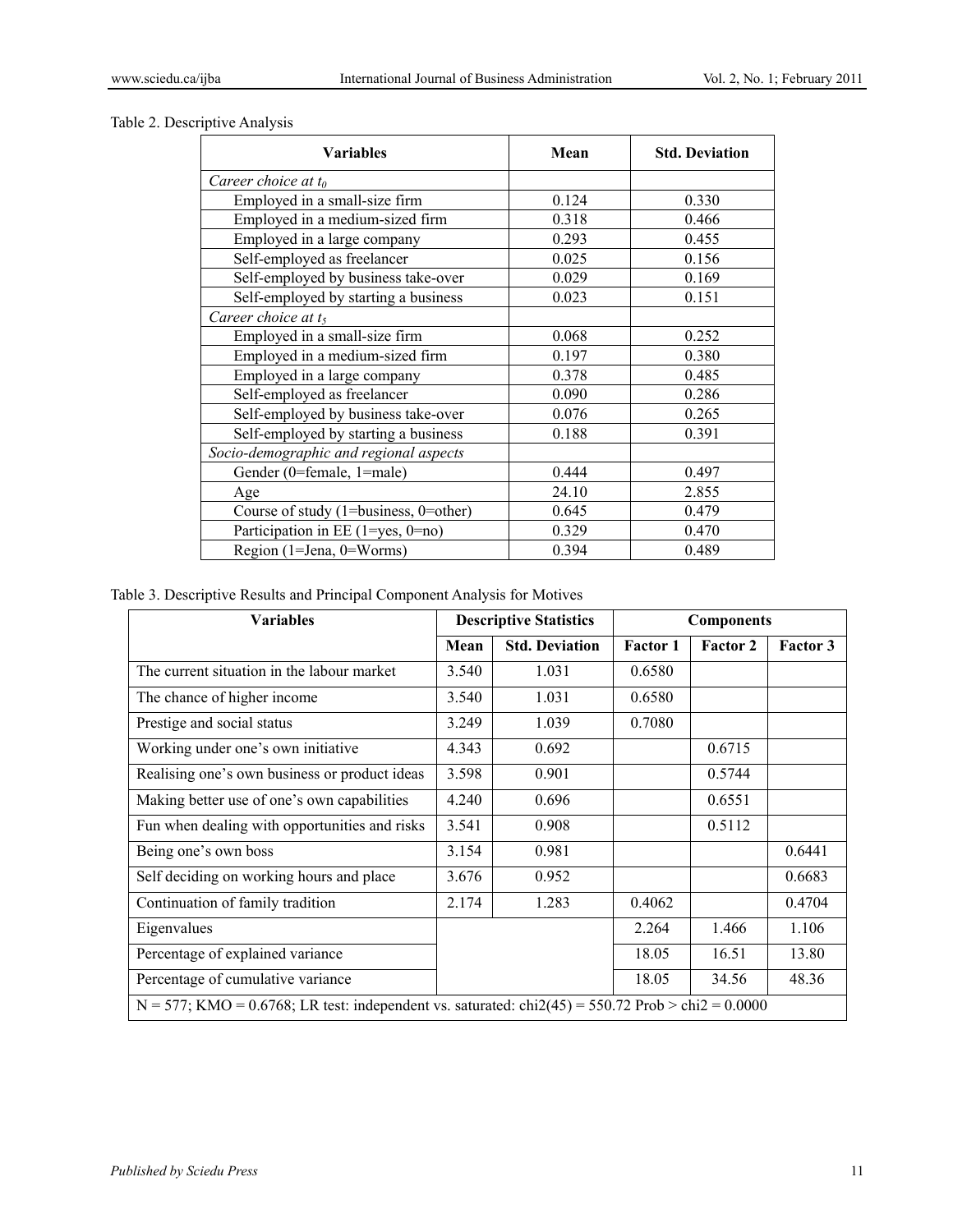| Table 4: Coefficients of the Logistic Regression Models |             |                      | for Career Choice at tO |                   |            |               |                |            |            |          |            |                    |                     |            |
|---------------------------------------------------------|-------------|----------------------|-------------------------|-------------------|------------|---------------|----------------|------------|------------|----------|------------|--------------------|---------------------|------------|
| Variables                                               | Small-sized | firm                 |                         | Medium-sized firm |            | Large company | Public Service |            | Freelancer |          |            | Business take-over | Starting a business |            |
|                                                         | Model 1     | Model 2              | Model 1                 | Model 2           | Model 1    | Model 2       | Model 1        | Model 2    | Model 1    | Model 2  | Model 1    | Model 2            | Model 1             | Model 2    |
| Status orientation                                      |             | 0.025                |                         | $-0.070$          |            | $0.269***$    |                | $-0.082$   |            | $-0.097$ |            | 0.390              |                     | 0.581      |
| The current situation in the labour market              | 0.075       |                      | 0.149                   |                   | $-0.115$   |               | $-0.036$       |            | $0.827*$   |          | $-0.063$   |                    | 0.558               |            |
| The chance of higher income                             | $-0.019$    |                      | 0.116                   |                   | $0.346*$   |               | 0.015          |            | 0.574      |          | 0.459      |                    | $-0.057$            |            |
| Prestige and social status                              | 0.028       |                      | $-0.31***$              |                   | $0.349***$ |               | $-0.082$       |            | $-0.047$   |          | $-0.228$   |                    | 1.063               |            |
| Self-realisation                                        |             | $\frac{8}{118}$<br>P |                         | $-0.137$          |            | $-0.047$      |                | $-0.011$   |            | 0.383    |            | 0.086              |                     | 0.331      |
| Working under one's own initiative                      | 0.271       |                      | $-0.148$                |                   | 0.016      |               | 0.081          |            | 0.409      |          | 0.882      |                    | $-0.938$            |            |
| Realising one's own business or product ideas           | $-0.141$    |                      | 0.209                   |                   | $-0.018$   |               | $-0.323$       |            | $-0.391$   |          | 0.573      |                    | 0.369               |            |
| Making better use of one's own capabilities             | 0.005       |                      | $-0.121$                |                   | $-0.025$   |               | 0.306          |            | $-0.403$   |          | $-0.408$   |                    | $-1.022$            |            |
| Fun when dealing with opportunities and risks           | $-0.177$    |                      | $-0.168$                |                   | $-0.042$   |               | 0.215          |            | $0.918*$   |          | $-0.112$   |                    | 0.420               |            |
| Self-determination                                      |             | 0.004                |                         | $-0.102$          |            | 0.007         |                | $-0.52***$ |            | 0.336    |            | 0.353              |                     | $0.974***$ |
| Being one's own boss                                    | $-0.186$    |                      | $-0.183$                |                   | $-0.080$   |               | $-0.345$       |            | 0.692      |          | $-0.540$   |                    | $1.972***$          |            |
| Self deciding on working hours and place                | 0.110       |                      | 0.006                   |                   | $-0.038$   |               | $-0.122$       |            | $-0.003$   |          | $-0.069$   |                    | 0.140               |            |
| Continuation of family tradition                        | 0.110       |                      | 0.0688                  |                   | $-0.088$   |               | $-0.129$       |            | $-0.119$   |          | $0.784***$ |                    | $-0.647*$           |            |
| Control variables                                       |             |                      |                         |                   |            |               |                |            |            |          |            |                    |                     |            |
| Gender (1=male, 0=female)                               | $-0.160$    | ន្ល<br>ę             | 0.311                   | 0.198             | $0.526*$   | $0.593***$    | $-0.416$       | $-0.468$   | $-0.814$   | $-0.202$ | 0.373      | 0.029              | 0.945               | 1.097      |
| Agee                                                    | 0.040       | 0.045                | 0.006                   | 0.011             | $0.076*$   | 0.055         | $0.172**$      | $0.177***$ | $0.191*$   | $0.152*$ | $-0.009$   | $-0.036$           | 0.147               | 0.093      |
| Subject of study (1=business, 0=other)                  | 0.245       | 0.178                | $0.800**$               | $0.706***$        | 0.190      | 0.334         | $-0.259$       | $-0.252$   | $-0.950$   | $-0.661$ | 1.315      | 1.385              | $-0.021$            | 0.003      |
| EE (1=participation,0=no participation)                 | $-0.677*$   | 659<br>ę             | 0.105                   | 0.134             | 0.134      | 0.127         | 0.526          | 0.546      | $-2.086$   | $-1.842$ | $-0.915$   | -0.988             | 0.928               | 0.795      |
| Region (1=Jena, 0=Worms)                                | 0.482       | 459<br>o             | 0.106                   | 0.103             | $-0.78***$ | $-0.73***$    | $1.917**$      | $2.004**$  | 0.169      | $-0.054$ | 0.148      | 0.068              | $-0.208$            | 0.233      |
| Notes: *p<0.05; **p<0.01                                |             |                      |                         |                   |            |               |                |            |            |          |            |                    |                     |            |